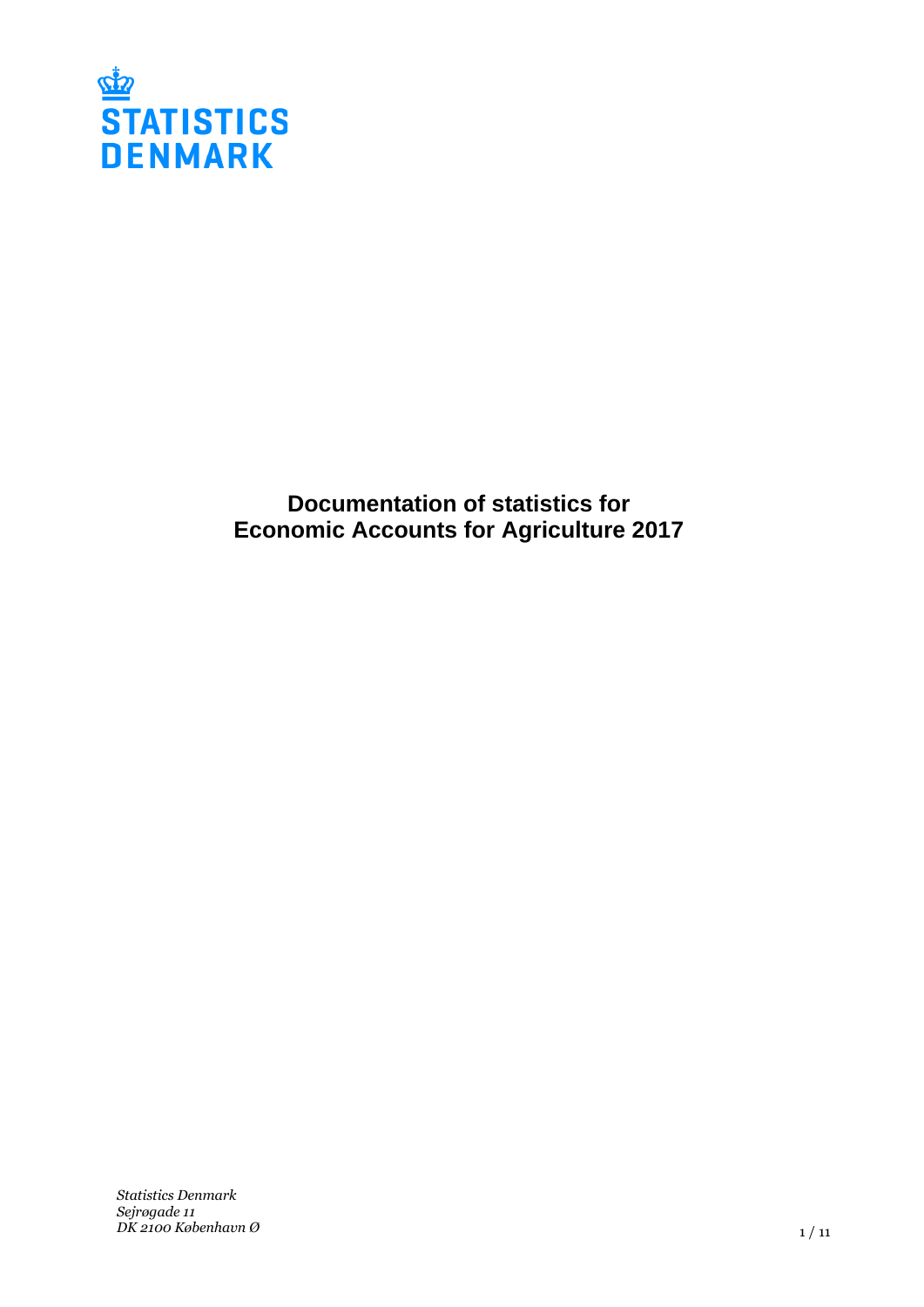

# **1 Introduction**

The Economic Accounts for Agriculture (EAA) illustrates the development in the economy in the agricultural sector and serves as input to the National Accounts. Economic Accounts for Agriculture exist back to 1935, but the statistics are in their present form comparable from 1990 onwards.

# **2 Statistical presentation**

The Economic Accounts for Agriculture (EAA) is an annual statement of the agricultural business results, including crop and animal sales products, intermediate consumption, grants and taxes. The Economic Accounts for Agriculture shows the results before depreciation, interest and remuneration of labor. The statistics are calculated in million Danish kroner and as price and volume indices. It is broken down by type and geographical by region.

# **2.1 Data description**

The Economic Accounts for Agriculture (EAA) form the basis of the agricultural part of the National Accounts. The bottom line of the statistics is the gross value added at factor prices, which measures the income available for the input of labour and capital, including depreciation, return to internal and debt capital, compensation of employees and return to the farmer.

The EAA can be split up into the following headings:

- Value of agricultural sales products
	- Crops
	- ƕ Animals
- Income from agricultural services
	- ƕ Agricultural contract work
	- ƕ Milk quotas for hire
- Income from inseparable non-agricultural secondary activities
- Value of changes in stocks
	- ƕ Changes in stocks at farms
	- ƕ Changes in livestock
- Output of agricultural industry (The sum of the four above mentioned items)
- Intermediate consumption
	- Seeds
	- Energy
	- ƕ Fertilizers
	- **Pesticides**
	- ƕ Veterinary expenses
	- ƕ Feeding Stuffs
	- ƕ Repairs and maintance
	- ƕ Agricultural services
	- ƕ Bank services, indirectly and directly measured
	- ƕ Services from other industries
- Gross value added at producer prices
- Subsidies and taxes on products
- Gross value added at basic prices
- General subsidies and taxes
- Gross value added at factor prices

*Statistics Denmark Sejrøgade 11 DK 2100 København Ø*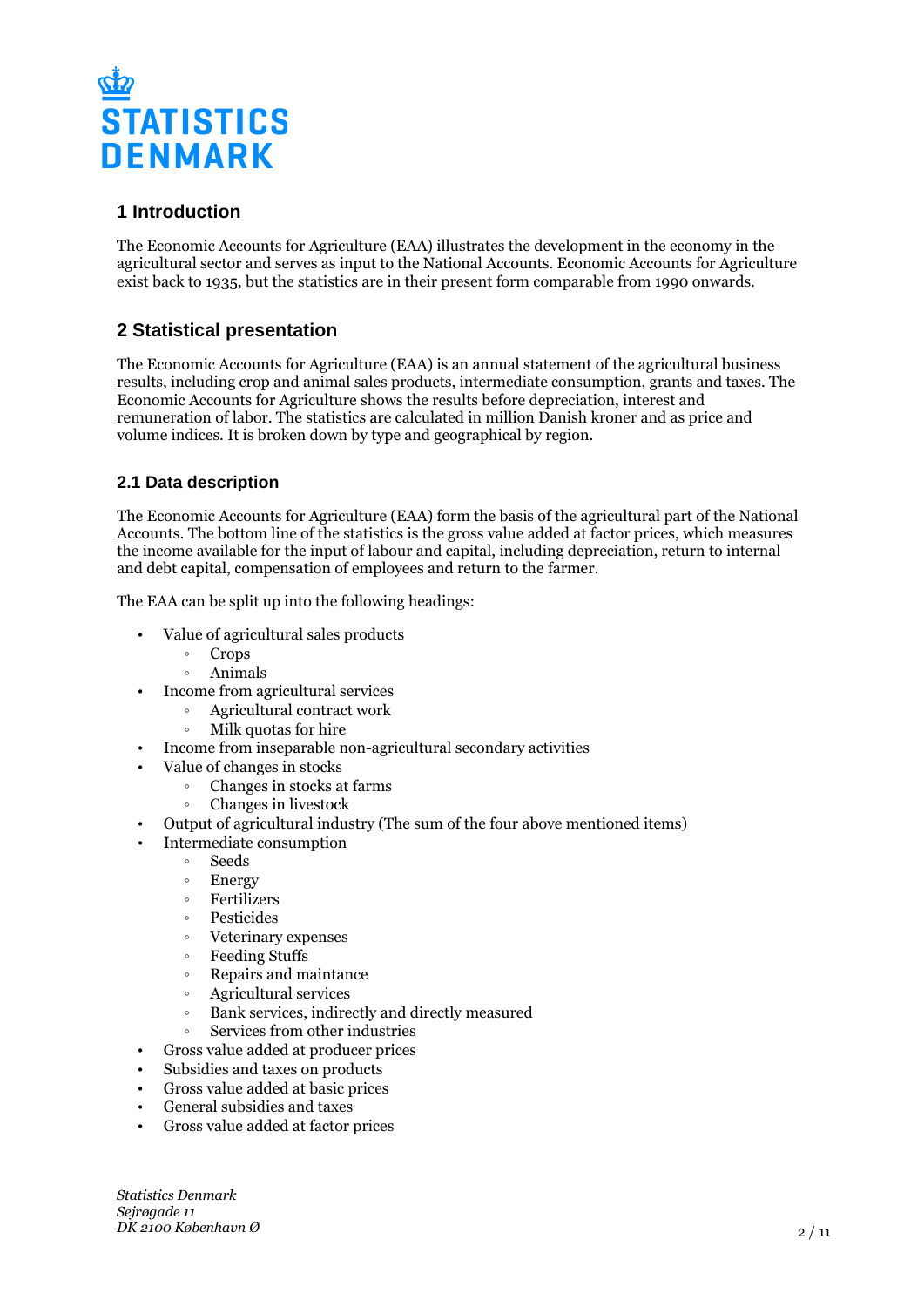

## **2.2 Classification system**

The Economic Accounts for Agriculture is calculated in million Danish kroner and as price and volume indices. It is broken down by type and geographical by region.

# **2.3 Sector coverage**

Agriculture and horticulture.

## **2.4 Statistical concepts and definitions**

Output: Output is the sum of crops and animal products, agricultural services and secondary activitites

Agricultural goods sold: The value of crops and animal products

Crop products: The value of all crop products including cereal, forage crops and fruit and vegetables

Animal output: The value of animal products including meat, live animals and products from animals such as milk and eggs

Agricultural services: The value of agricultural contract work and renting of milk quotas

Secondary activities: Secondary activities covers miscellaneous revenue

Changes in stock and livestock: Changes in stock and livestock

Intermediate consumption: Costs associated with the production e.g. seeds, energy and feeding stuffs

Gross value added at producer prices: Output minus intermediate consumption

Gross value added at basic prices: Gross value added at producer prices plus subsidies on products minus subsidies and taxes on products

Gross domestic product at factor cost: Gross value added at basic prices plus general subsidies minus taxes on production

## **2.5 Statistical unit**

The Economic Accounts for Agriculture is published on national and regional level.

## **2.6 Statistical population**

The population covers the economic activity in the agricultural sector.

#### **2.7 Reference area**

Denmark.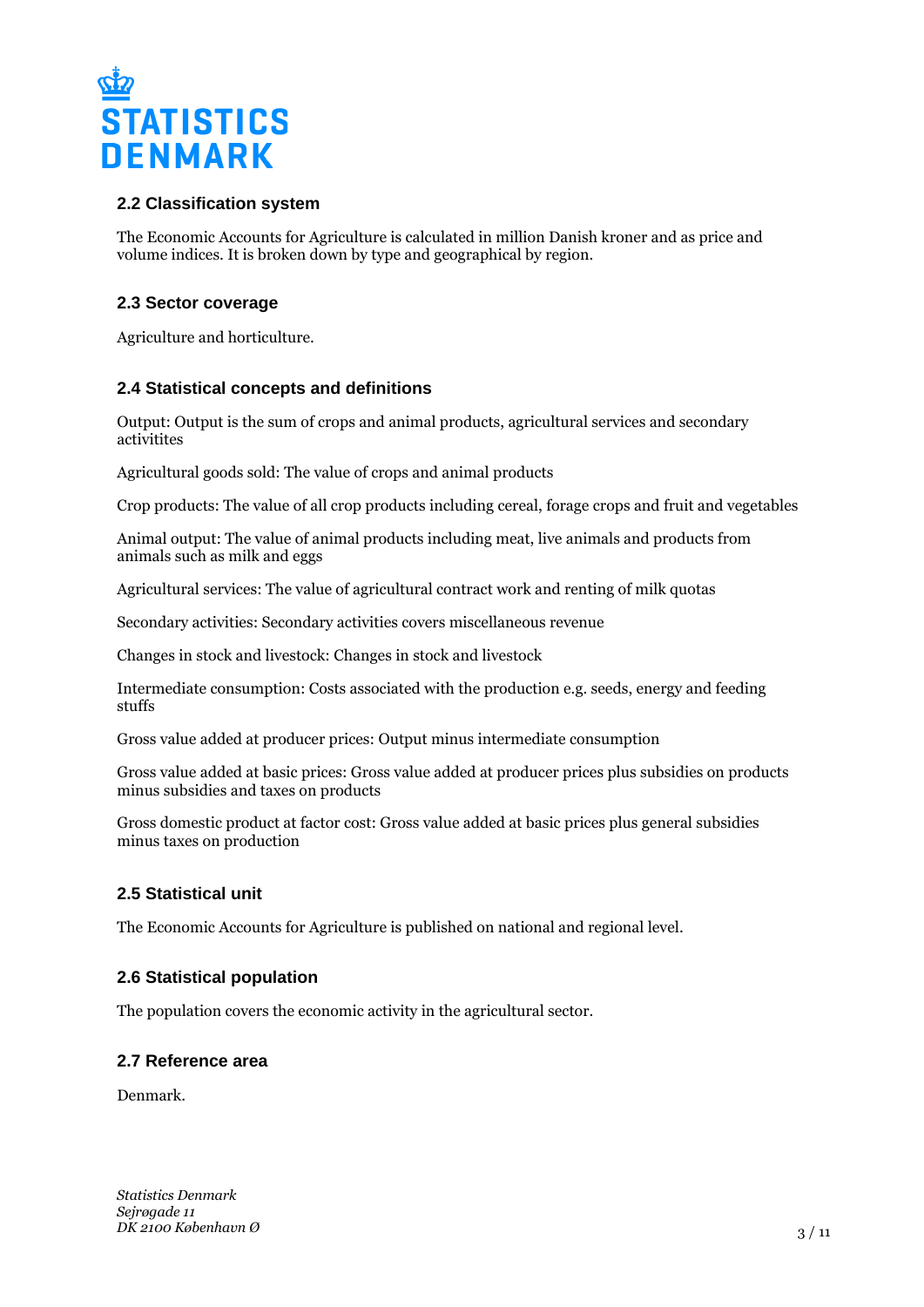

#### **2.8 Time coverage**

The Economic Accounts for Agriculture has been published since 1990. The regional data has been available since 2011.

#### **2.9 Base period**

There are price and volume indices, which have base years 2005, 2010 and 2015.

See a more in-depth description of the development in the section on Internal consistency.

#### **2.10 Unit of measure**

The type of products are calculated in million DKK and there is price and quantity indices for the Economic Accounts for Agriculture.

#### **2.11 Reference period**

It is a yearly statistic following the calender.

#### **2.12 Frequency of dissemination**

The Economic Accounts for Agriculture are published yearly in June and the yearly regional data are published in November.

#### **2.13 Legal acts and other agreements**

Regulation (EC) No. 138/2004 of the European Parliament ad of the Council of 5 December 2003 on the Economic Accounts for Agriculture in the Community.

#### **2.14 Cost and burden**

The statistics are based mainly on data from other statistics. Therefore, there is no direct reporting burden in the compilation of these statistics.

#### **2.15 Comment**

Further information can be found on the subject **Agricultural Economics** or by contacting Statistics Denmark .

## **3 Statistical processing**

The Economic Accounts for Agriculture is yearly calculated based on data from many different statistics, mainly from the agricultural statistics. The values of the different products are calculated using prices and quantities. Data is validated when the primary statistics are calculated but it is also validated when used in the calculation of the Economic Accounts for Agriculture.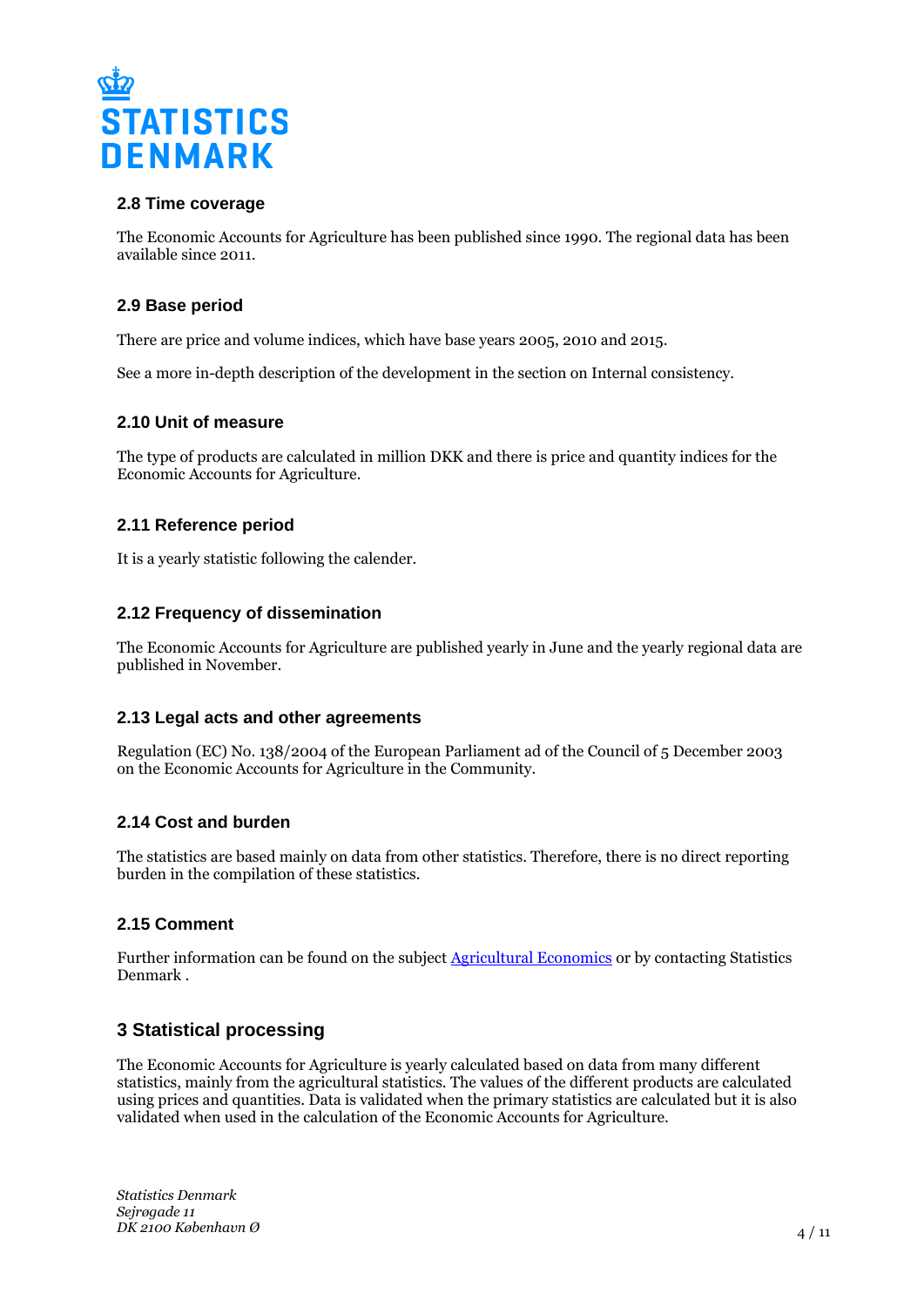

# **3.1 Source data**

The Economic Accounts for Agriculture consist of data on values of the agricultural production and intermediate consumption from many different statistics produced in Statistics Denmark. It is mainly statistics related to agriculture and the agricultural sector e.g.

Farm structure survey ( number of holdings and areas), Vegetable statistics (harvest results and stocks of crops), Animal statistics (livestock and livestock products), Intermediate Goods (feeding stuffs, fertilizers and pesticides), Accounts Statistics for Agriculture, Prices and price indices for Agriculture.

Data regarding the finance Act are used to the calculation of bank services and taxes. Other than that data from International trade is also used. Finally data from the Danish Agricultural Agency is used to the calculations on subsidies.

## **3.2 Frequency of data collection**

Yearly.

## **3.3 Data collection**

Data is not gathered directly to the Economic Accounts for Agriculture but it comes from other existing statistics. A lot of the materials are available in Statbank Denmark, whereas other materials are gathered in other agricultural statistics and the data is available here. Data on subsidies are delivered by the Danish Agricultural Agency.

## **3.4 Data validation**

The data validation is made in different steps.

Data is validated in the primary statistics. When data is delivered to the Economic Accounts for Agriculture, data is checked again both in relation to the results former years and to the overall development. It is possible to check the primary data again if it is necessary. At the end the data is compared to each other and corrections can be made.

#### **3.5 Data compilation**

The data compilation is closely connected with the data validation. Overall are prices and quantities collected and the values of each product are calculated. At the same time it is taken into account that there are different boundaries for the different statistics where imputation can be used.

## **3.6 Adjustment**

Corrections are not made on data other than what has already been described in data validation and data processing.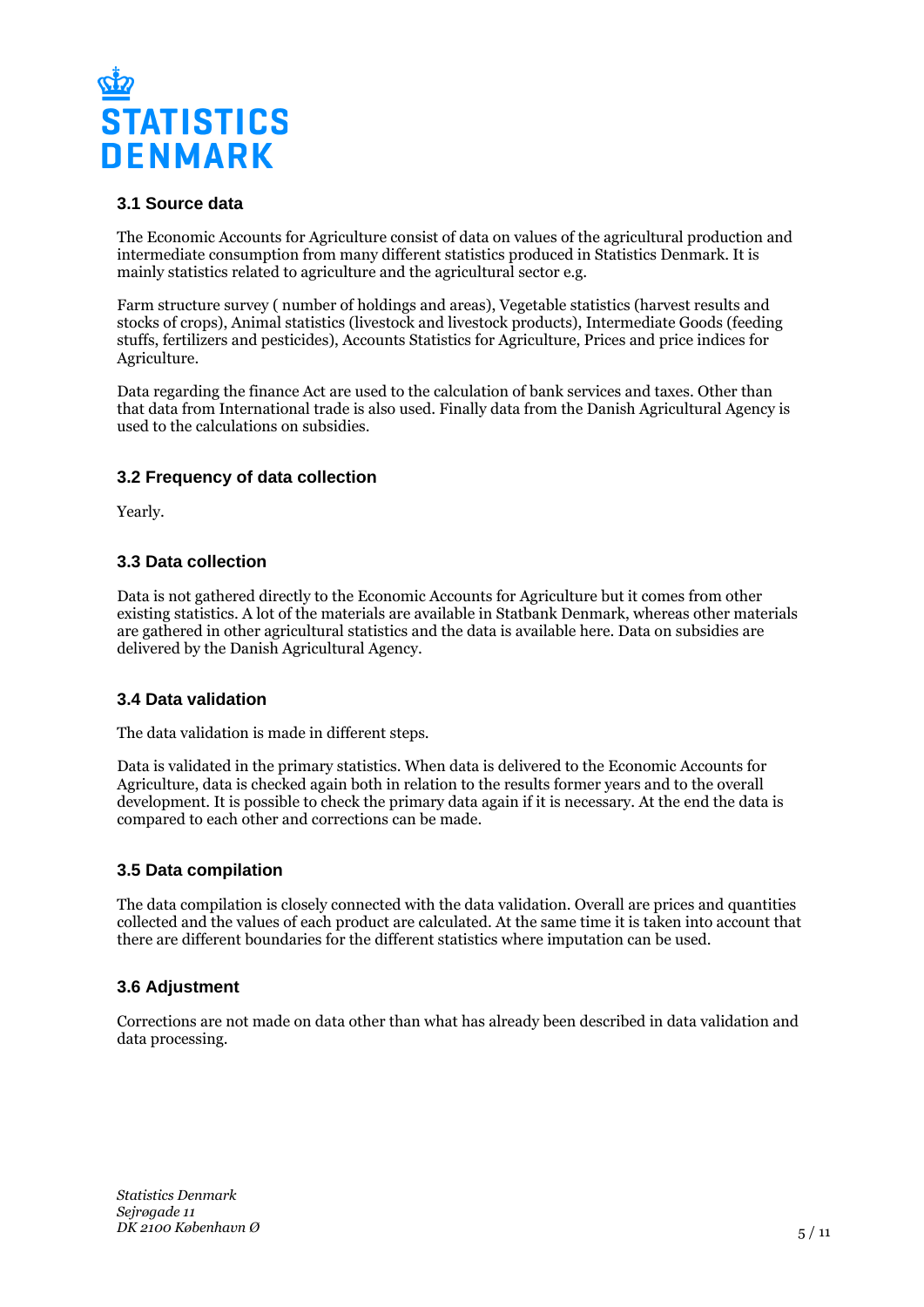

# **4 Relevance**

The Economic Accounts for Agriculture is relevant for the Danish authorities especially the Ministry of Environment and Food of Denmark, EU and the agricultural organizations, so they can follow the development in the economic activities in the agricultural sector. It is also an input to the National Accounts. There are a working group connected to the agricultural statistics which also includes the Economic Accounts for Agriculture.

## **4.1 User Needs**

The Economic Accounts for Agriculture is relevant for the Danish authorities especially the Ministry of Environment and Food of Denmark, EU and the agricultural organizations, so they can follow the development in the economic activities in the agricultural sector. It is also an input to the National Accounts.

## **4.2 User Satisfaction**

There is a user committee for agricultural statistics and a working group for account statistics for agriculture, where the users have the possibility to comment on the Economic Accounts for Agriculture. There is also a user comittee for economic statistics, where the National Accounts are discussed. The users are satisfied with the statistics.

## **4.3 Data completeness rate**

The Economic Accounts of Agriculture are in full compliance with all regulations and EU data deliveries.

# **5 Accuracy and reliability**

As the statistics are compiled on the basis of a wide range of agricultural statistics, a significant number of sources of statistical errors are present. Problems with providing fully representative reference periods can give uncertainty whereas information from dairies and slaughterhouses is exact. For the preliminary results some estimates and assumptions are used until the primary data are finalized which is the reason why the Economic Accounts for Agriculture are finalized two years after the first time published. The reliability f the statistics is good. The margins of statistical error are not calculated.

# **5.1 Overall accuracy**

The Economic Accounts for Agriculture is based on a lot of different sources, where the uncertainty is different. Problems with providing fully representative reference periods can give uncertainty whereas information from dairies and slaughterhouses is exact. For the preliminary results some estimates and assumptions are used until the primary data are finalized which is the reason why the Economic Accounts for Agriculture are finalized two years after the first time published. Not all data sources have the same boundary, therefore calculation factors is used. The inaccuracies are larger on regional level.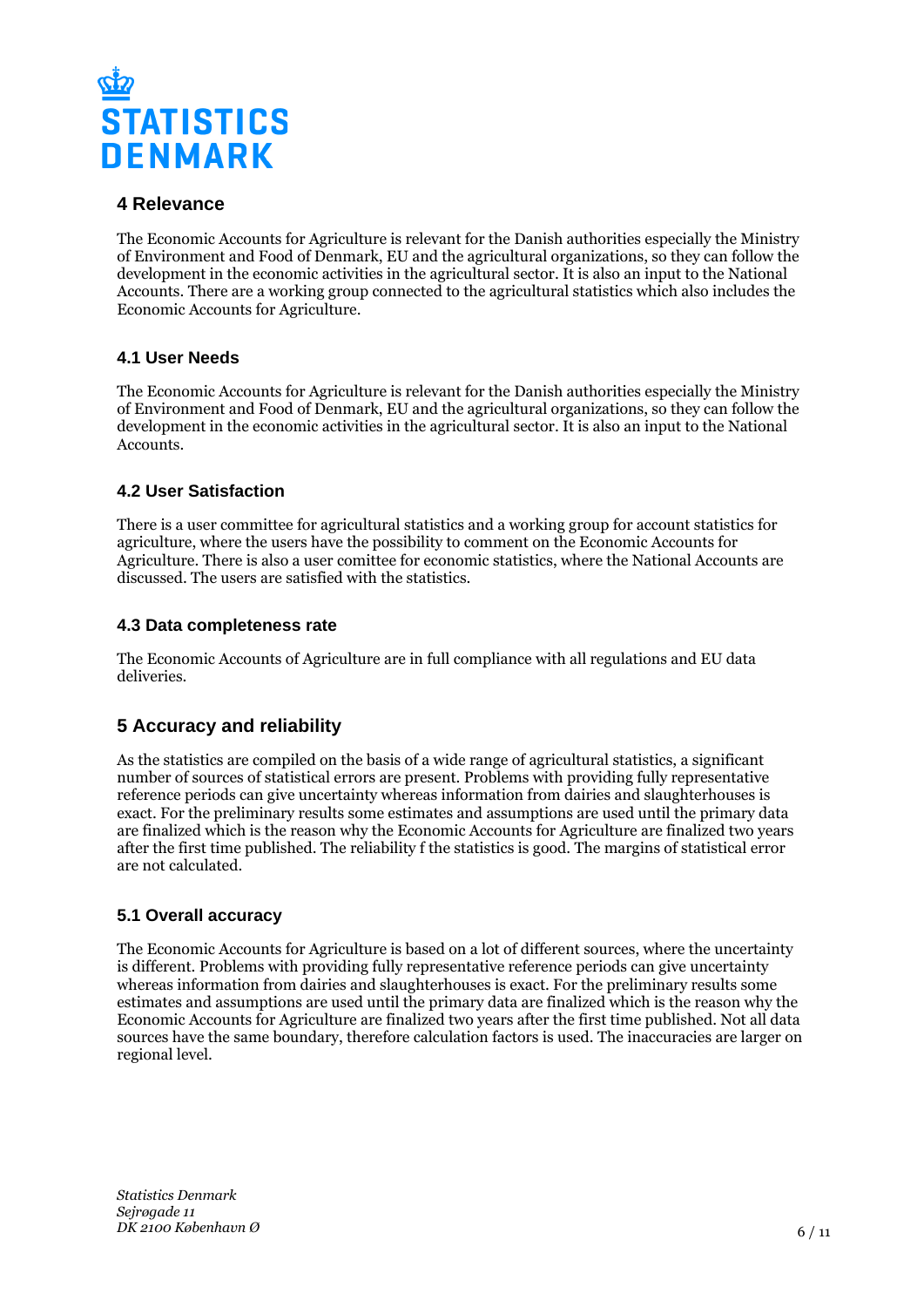

# **5.2 Sampling error**

Not relevant for this statistic.

# **5.3 Non-sampling error**

The Economic Accounts for Agriculture is based on a lot of different sources, where the uncertainty is different. Problems with providing fully representative reference periods can give uncertainty whereas information from dairies and slaughterhouses is exact. For the preliminary results some estimates and assumptions are used until the primary data are finalized which is the reason why the Economic Accounts for Agriculture are finalized two years after the first time published. Not all data sources have the same boundary calculation factors is used. The inaccuracies are larger on regional level.

## **5.4 Quality management**

Statistics Denmark follows the recommendations on organisation and management of quality given in the Code of Practice for European Statistics (CoP) and the implementation guidelines given in the Quality Assurance Framework of the European Statistical System (QAF). A Working Group on Quality and a central quality assurance function have been established to continuously carry through control of products and processes.

#### **5.5 Quality assurance**

Statistics Denmark follows the principles in the Code of Practice for European Statistics (CoP) and uses the Quality Assurance Framework of the European Statistical System (QAF) for the implementation of the principles. This involves continuous decentralized and central control of products and processes based on documentation following international standards. The central quality assurance function reports to the Working Group on Quality. Reports include suggestions for improvement that are assessed, decided and subsequently implemented.

## **5.6 Quality assessment**

The statistics are compiled on the basis of several different sources, each contributing with statistical inaccuracies. The accuracy is evaluated to be highest on the areas which has the smallest influence on the results. The difference between the preliminary results and the final figures are around 3 per cent. The accuracy is larger on the regional level.

## **5.7 Data revision - policy**

Statistics Denmark revises published figures in accordance with the [Revision Policy for Statistics](https://www.dst.dk/en/OmDS/strategi-og-kvalitet/revisionspolitik.aspx)  [Denmark.](https://www.dst.dk/en/OmDS/strategi-og-kvalitet/revisionspolitik.aspx) The common procedures and principles of the Revision Policy are for some statistics supplemented by a specific revision practice.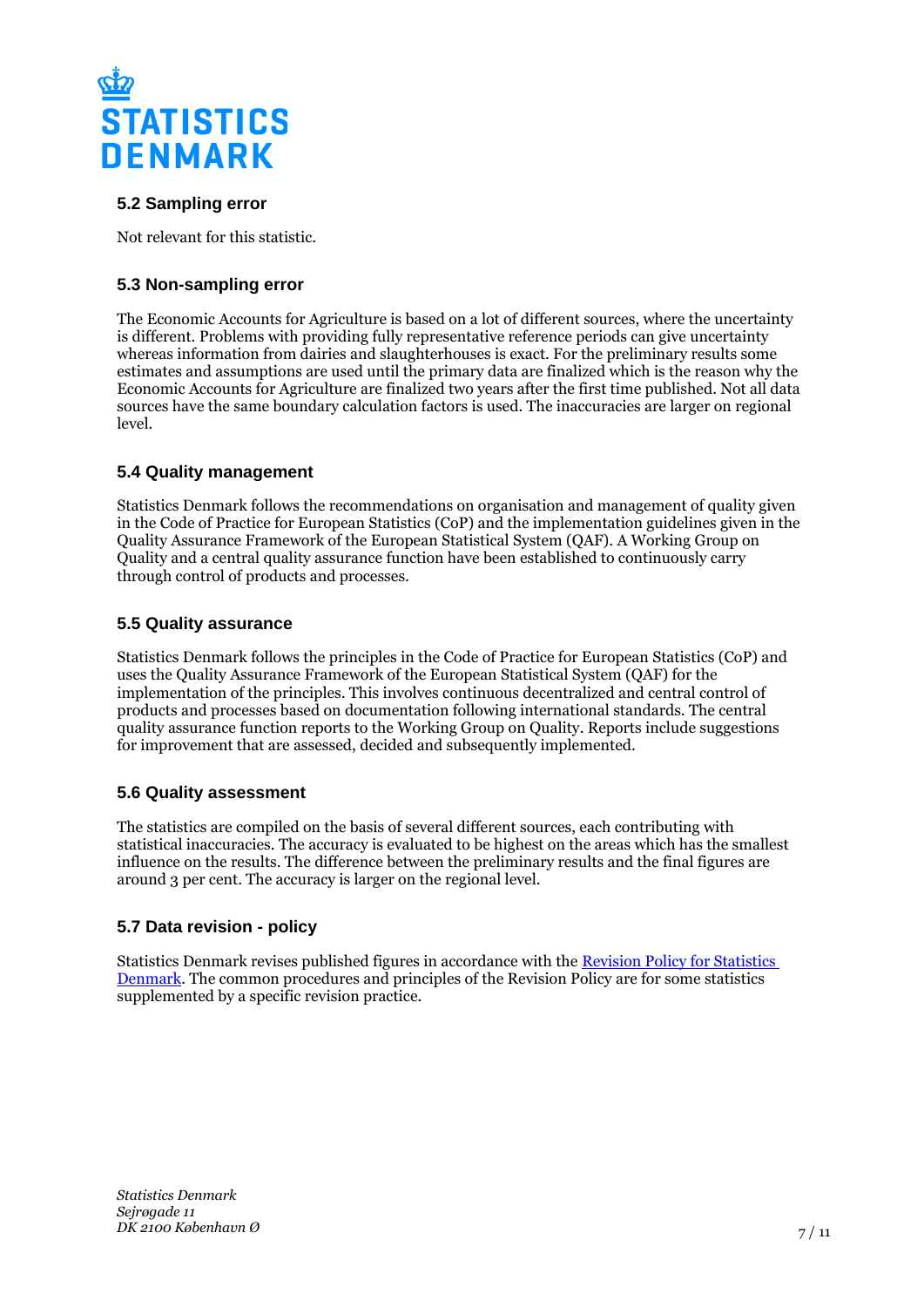

# **5.8 Data revision practice**

The Economic Accounts for Agriculture is published once a year and are preliminary for the first two years they are published and are considered final after three years. Between the preliminary and final figures the results may vary up to plus/minus 3 percent. The Economic Accounts for Agriculture on regional level are also published once a year with the same distribution of preliminary and final figures.

# **6 Timeliness and punctuality**

The preliminary statistics are published at the latest 6 months after the end of the reference period. The final figures are published 2 years and 6 month after the reference period.

## **6.1 Timeliness and time lag - final results**

The preliminary statistics are published at the latest 6 months after the end of the reference period. The final figures are published 2 years and 6 month after the reference period. The regional Economic Accounts for Agriculture is published in November.

## **6.2 Punctuality**

Due to the dependence of many difference data sources, the date of publication may vary up to a month.

# **7 Comparability**

The Economic Accounts for Agriculture is comparable in its current form back to 1990. It can be compared to the Economic Accounts for Agriculture produced by Eurostat. There are some few differences between the Danish and European version. It is also in some way comparable to the economic accounts for agriculture which is calculated on farm level.

## **7.1 Comparability - geographical**

The Danish Economic Accounts for Agriculture can be compared with the European Economic Account for Agriculture (EAA), where the internationally agreed methodology for the EAA is described in the Eurostat publication: Manual on the Economic Accounts for Agriculture and forestry EAA/EAF 07 (Rev. 2). There are some differences in how the Danish and the European Economic Accounts for Agriculture is calculated. The data sources are the same however the Danish Economic Accounts for Agriculture does not include contract work done by others outside the sector.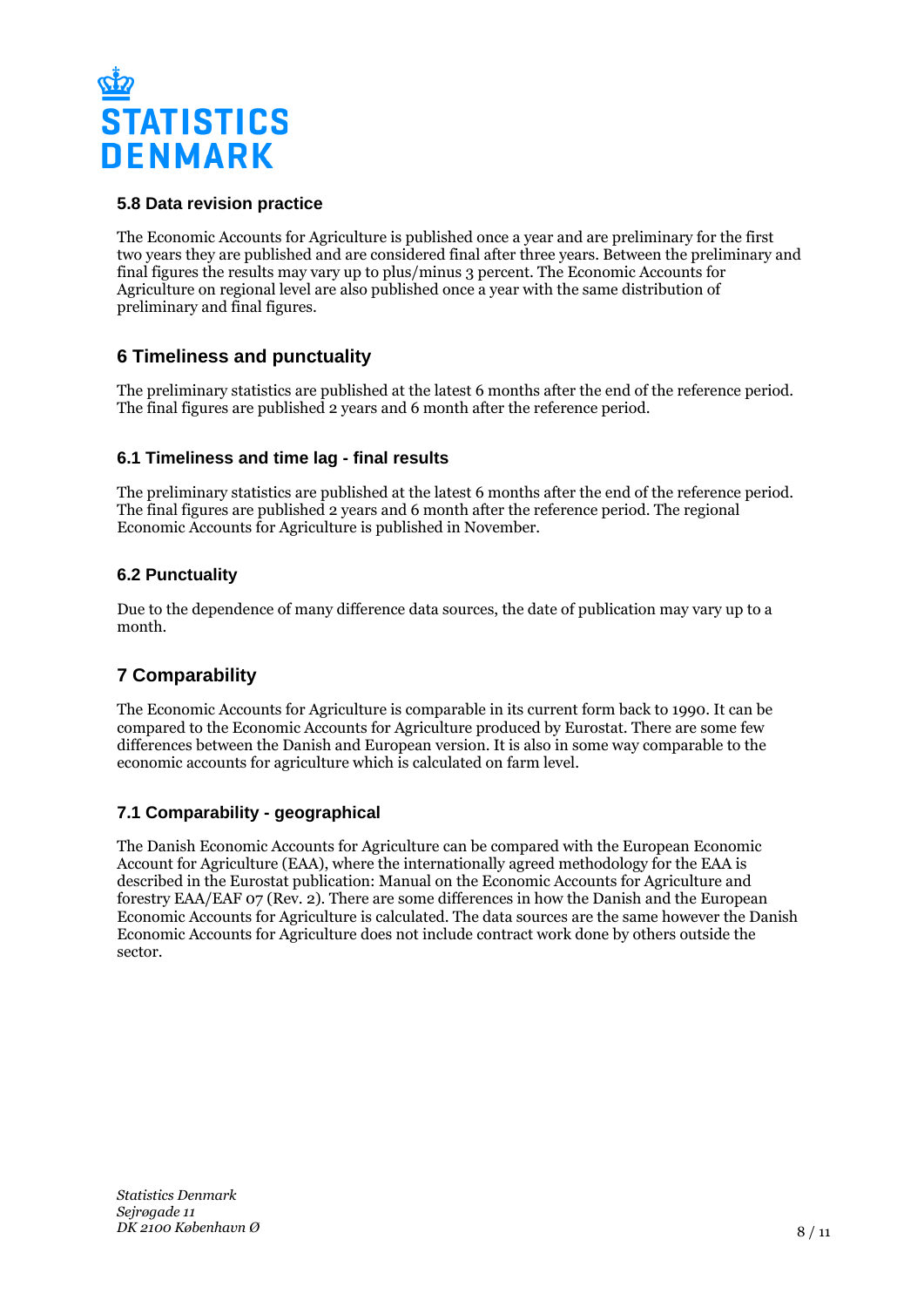

## **7.2 Comparability over time**

Comparable statistics on Ecomonic Accounts for Agriculture at annual level are available back to 1990. As a consequence of the implementation of the methodology in the National Accounts, ESA 1995, a compilation method for gross domestic product at factor cost in agriculture was implemented in 2000 in accordance with internationally agreed guidelines. In 2005, it was decided to include indirect bank charges as intermediate consumption. The statistics back to 1990 have been revised in accordance with the methodology, and are available from Eurostat StatBank place country-region Denmark. Christmas trees are only accounted for from 1995 and onwards. Except for indirect bank charges and secondary receipts, gross domestic product at factor cost has also been calculated the basis of this methodology for the calendar years 1973-89. However, the new calculations are subject to some statistical uncertainty. Comparable statistics compiled in line with the previously applied methodology (before the revision in 2000) are available for the period 1975- 98 for calendar years and for the period 1975/76-1998/99, covering operation years.

#### **7.3 Coherence - cross domain**

Examples of other statistic in the area are the annual publications [Agricultural Account Statistics](https://www.dst.dk/da/Statistik/Publikationer/VisPub?cid=20707), which are dealing with the economic results in agriculture at farm level. The Agricultural Account Statistics is as such forms the agricultural component of the national accounts, but is further specified.

## **7.4 Coherence - internal**

Internal consistency in the Economic Accounts for Agriculture is secured by using the same input to the calculations of the statistics. If there are differences in the primary data sources, it is investigated if it has an influence on the Economic Accounts for Agriculture. It is sought that there are no changes in calculation methods for the Economic Accounts for Agriculture, so the internal consistency remains. If changes are made, they and the consequences will be described.

When there is a change in base year, there will also be a change in the composition of products in the aggregated groups e.g. pesticides and fertilizers. This is a natural consequence of the development in the real world and the price indices in the different base years will therefore never be exactly the same. When there are differences in the price indices in the different base years, it is our recommendation that the newest indices have the highest value.

# **8 Accessibility and clarity**

The statistics are published in [News from Statistics Denmark](https://www.dst.dk/en/Statistik/ny). The StatBank Denmark publishes the gross factor income of agriculture under the subject **[Agricultural Economics](http://www.statbank.dk/10204)**. In addition, the figures are included in **[Statistical Yearbook and Statistical Ten Years Summary](https://www.dst.dk/en/Statistik/Publikationer)**. See more on the subject [Agricultural Economics](https://www.dst.dk/en/Statistik/emner/erhvervslivsektorer/landbrug-gartneri-og-skovbrug/jordbrugets%C3%B8konomi).

#### **8.1 Release calendar**

The publication date appears in the release calendar. The date is confirmed in the weeks before.

#### **8.2 Release calendar access**

The Release Calender can be accessed on our English website: [Release Calender.](https://www.dst.dk/en/Statistik/offentliggoerelser.aspx)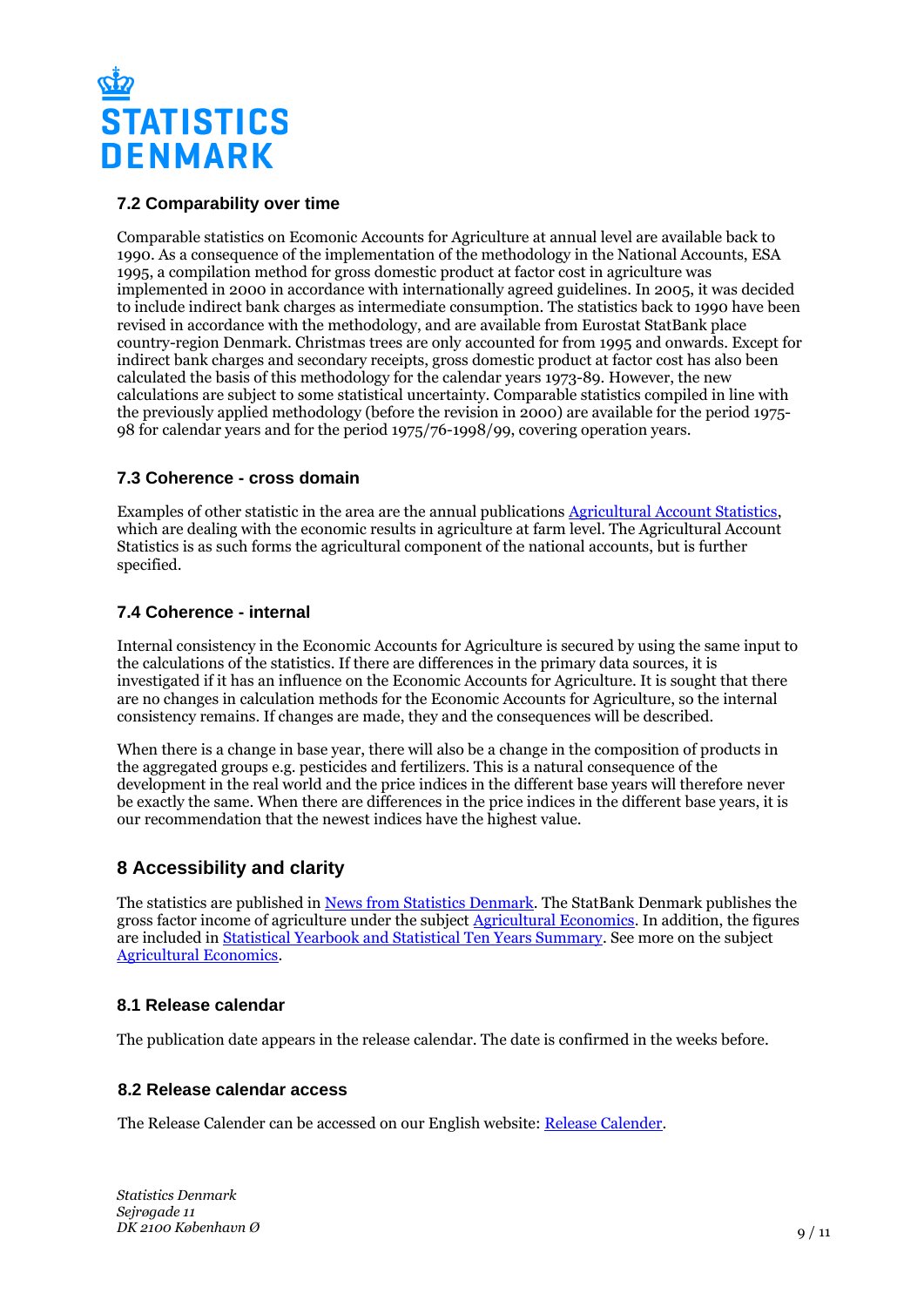

#### **8.3 User access**

Statistics are always published at 8:00 a.m. at the day announced in the release calendar. No one outside of Statistics Denmark can access the statistics before they are published.

#### **8.4 News release**

It is published in [News from Statistics Denmark](https://www.dst.dk/en/Statistik/nyt) *Landbrugets bruttofaktorindkomst*.

#### **8.5 Publications**

The Economic Accounts for Agriculture is not published in publications

#### **8.6 On-line database**

The statistics are published in the StatBank under the subjects in the following tables:

- [KVAEL2](http://www.statbank.dk/KVAEL2): Total supply of mineral fertilizers/content of pure nutrients by type of substance, unit of measurement and time
- [LBF3:](http://www.statbank.dk/LBF3) Direct taxes and duties in farming by type and time
- [LBFI1:](http://www.statbank.dk/LBFI1) Gross domestic product at factor cost for agriculture by type and time
- [TILSKUD:](http://www.statbank.dk/TILSKUD) Directly subsidies in agriculture by type and time
- [LBFPRIS](http://www.statbank.dk/LBFPRIS): Price- and quantity indices for agricultural sales and intermediate consumption by type, index type and time
- **[LBFI2:](http://www.statbank.dk/LBFI2)** Gross domestic product at factor cost for agriculture by region, type and time

#### **8.7 Micro-data access**

Not relevant for this statistics.

#### **8.8 Other**

Not relevant for this statistics.

#### **8.9 Confidentiality - policy**

[Statistics Denmark on Code of Statistics.](https://www.dst.dk/en/OmDS/lovgivning.aspx)

#### **8.10 Confidentiality - data treatment**

Individual products are discretioniced and left out of the publication.

#### **8.11 Documentation on methodology**

The internationally agreed methodology for the EAA is described in the Eurostat publication: *Manual* on the Economic Accounts for Agriculture and forestry EAA/EAF 97 (Rev. 1.1), Luxembourg 2000.